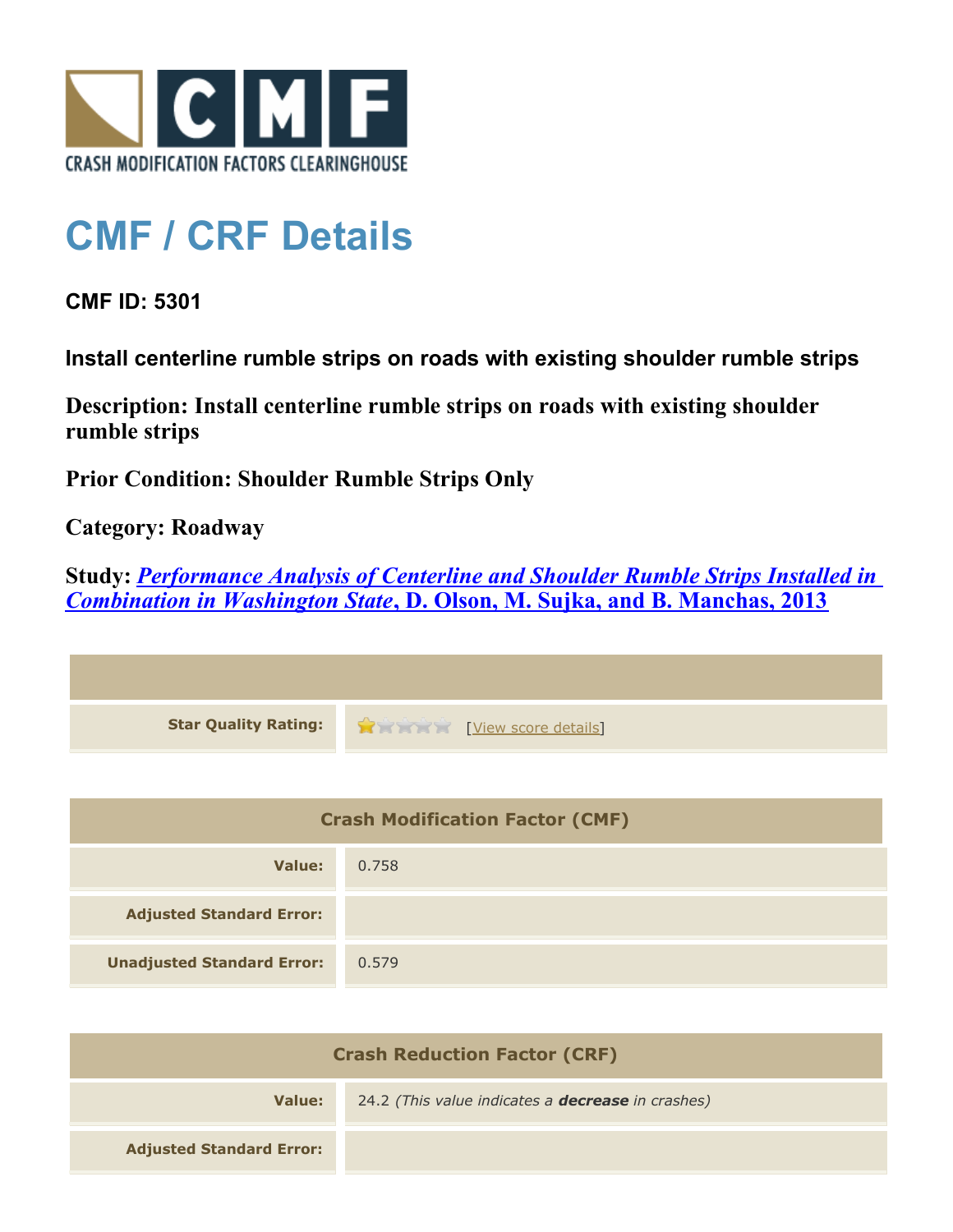| <b>Applicability</b>       |                                  |
|----------------------------|----------------------------------|
| <b>Crash Type:</b>         | Head on, Run off road, Sideswipe |
| <b>Crash Severity:</b>     | K (fatal), A (serious injury)    |
| <b>Roadway Types:</b>      | Not specified                    |
| <b>Number of Lanes:</b>    | $\overline{2}$                   |
| <b>Road Division Type:</b> |                                  |
| <b>Speed Limit:</b>        |                                  |
| <b>Area Type:</b>          | Rural                            |
| <b>Traffic Volume:</b>     |                                  |
| <b>Time of Day:</b>        | Not specified                    |

## *If countermeasure is intersection-based*

| <b>Intersection Type:</b>         |  |
|-----------------------------------|--|
| <b>Intersection Geometry:</b>     |  |
| <b>Traffic Control:</b>           |  |
| <b>Major Road Traffic Volume:</b> |  |
| <b>Minor Road Traffic Volume:</b> |  |

| <b>Development Details</b>      |              |
|---------------------------------|--------------|
| <b>Date Range of Data Used:</b> | 2002 to 2010 |
| <b>Municipality:</b>            |              |
| State:                          | <b>WA</b>    |